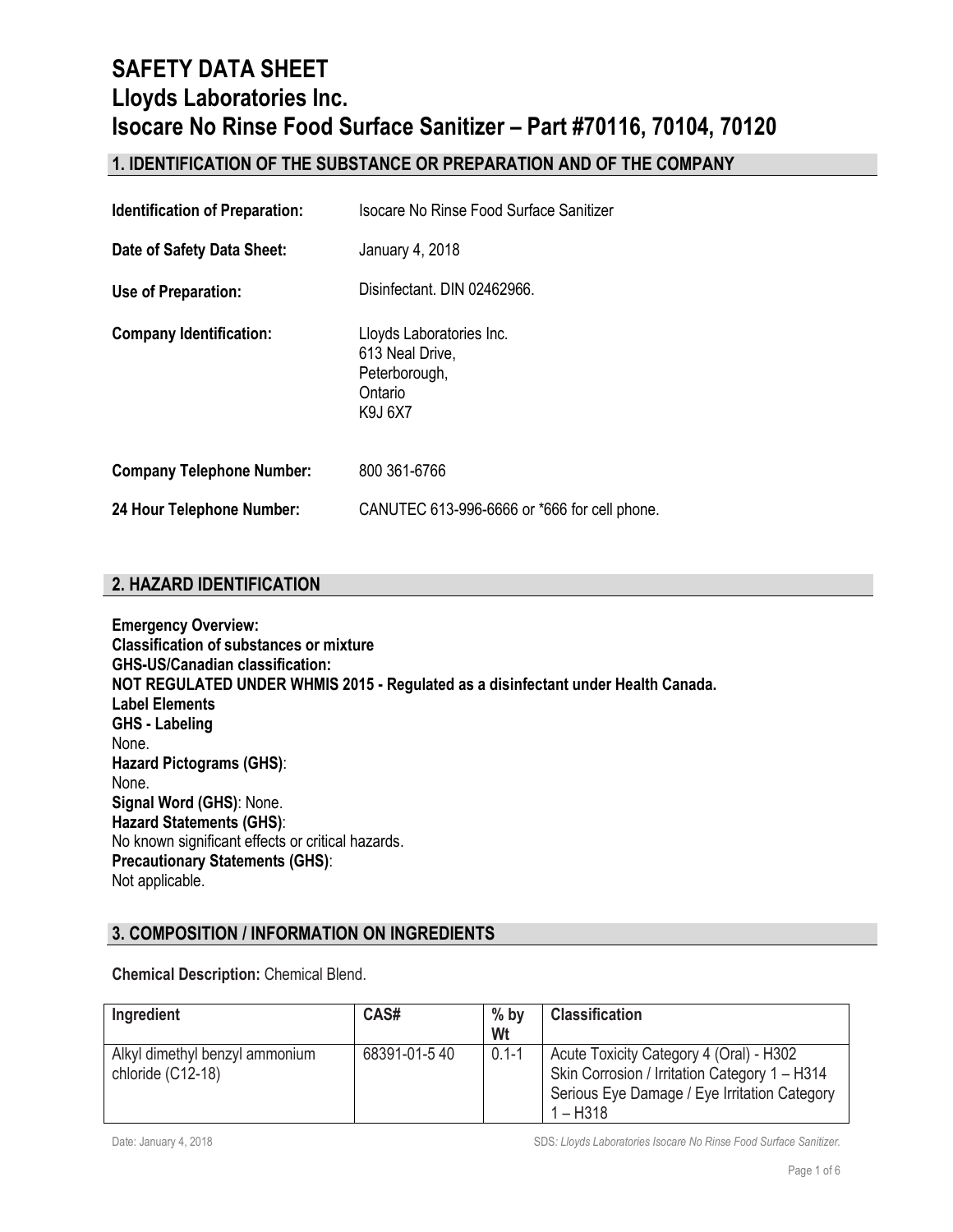| Alkyl (68% C12, 32% C14) dimethyl<br>ethyl benzyl ammonium chloride. | 85409-23-0<br>(Alternate)<br>CAS 68956-79-6) | $0.1 - 1$ | Acute Toxicity Category 4 (Oral) - H302<br>Skin Corrosion / Irritation Category 1 - H314<br>Serious Eye Damage / Eye Irritation Category<br>1 – H318 |
|----------------------------------------------------------------------|----------------------------------------------|-----------|------------------------------------------------------------------------------------------------------------------------------------------------------|
|----------------------------------------------------------------------|----------------------------------------------|-----------|------------------------------------------------------------------------------------------------------------------------------------------------------|

| <b>4. FIRST AID MEASURES</b> |                                                                                                                                                                                                                  |
|------------------------------|------------------------------------------------------------------------------------------------------------------------------------------------------------------------------------------------------------------|
| Inhalation:                  | Remove to fresh air. If symptoms persist consult physician.                                                                                                                                                      |
| Eye Contact:                 | Remove contacts. Flush with water for at least 15 minutes, occasionally lifting the<br>upper and lower eyelids. Get medical attention immediately.                                                               |
| <b>Skin Contact:</b>         | Thoroughly wash exposed skin with soap and water. Remove any contaminated<br>clothing and wash before reuse.                                                                                                     |
| Ingestion:                   | DO NOT induce vomiting. If vomiting does occur, have victim lean forward to<br>prevent aspiration. Rinse mouth with water. Seek medical attention. Never give<br>anything by mouth to an unconscious individual. |
| <b>Notes to Physician:</b>   | No data available.                                                                                                                                                                                               |

| <b>5. FIRE FIGHTING MEASURES</b> |                                                                                                 |
|----------------------------------|-------------------------------------------------------------------------------------------------|
| Suitable extinguishing media:    | Any standard extinguishing media (alcohol foam, water spray or<br>fog, CO2 dry chemical, etc.). |
| Unsuitable extinguishing media:  | None known.                                                                                     |
| Special exposure hazards:        | None known.                                                                                     |
| Special safety equipment:        | Self-contained positive pressure breathing apparatus and protective clothing.                   |

## **6. ACCIDENTAL RELEASE MEASURES**

**Personal Precautions, Protective Equipment and Emergency Procedures General Measures:** Do not get in eyes, on skin, or on clothing. Do not breathe vapour or mist. **For Non-Emergency Personnel: Protective Equipment:** Use appropriate personal protection equipment (PPE). **Emergency Procedures:** Evacuate unnecessary personnel. **For Emergency Personnel: Protective Equipment:** Equip cleanup crew with proper protection. **Emergency Procedures:** Stop leak if safe to do so. Ventilate area. **Environmental Precautions** Prevent entry to sewers and public waters. **Methods and Material for Containment and Cleaning Up: For Containment:** Contain any spills with dikes or absorbents to prevent migration and entry into sewers or streams. **Methods for Cleaning Up:** Clear up spills immediately and dispose of waste safely. **Reference to Other Sections:** See Heading 8. Exposure controls and personal protection.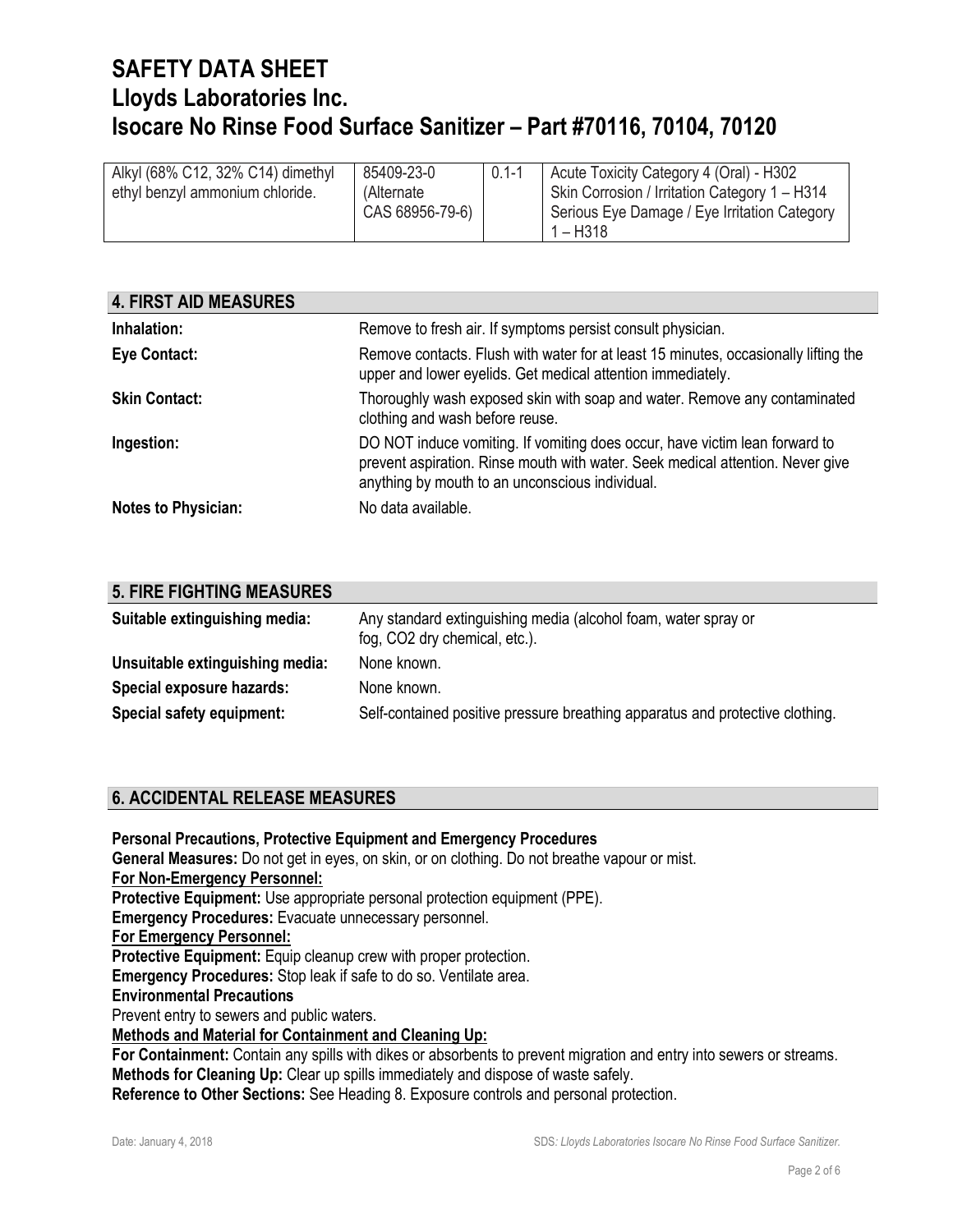## **7. HANDLING AND STORAGE**

#### **Precautions for safe handling:** Ensure good ventilation/exhaustion at the workplace. Prevent formation of aerosols. Avoid splashes or spray in enclosed areas. **Information about fire and explosion protection:** Keep respiratory protective device available. No special measures required. **Conditions for safe storage, including any incompatibilities Storage: Requirements to be met by storerooms and receptacles:** Store in a cool location. Protect from humidity and water. Avoid storage near extreme heat, ignition sources or open flame. **Information about storage in one common storage facility:** Store away from oxidizing agents. Store away from foodstuffs. **Further information about storage conditions:** Store in cool, dry conditions in well sealed receptacles. Store receptacle in a well ventilated area. Keep container tightly sealed. **Specific end use(s):** No further relevant information available.

## **8. EXPOSURE CONTROLS / PERSONAL PROTECTION**

| <b>Respiratory protection:</b> | Use local exhaust or dilution ventilation.                                                             |
|--------------------------------|--------------------------------------------------------------------------------------------------------|
| Hand protection:               | Chemical resistant gloves.                                                                             |
| Eye protection:                | Safety goggles or full face shield.                                                                    |
| <b>Skin protection:</b>        | Use body-covering impervious clothing.                                                                 |
| <b>Working hygiene:</b>        | Take usual precautions when handling. Workers should wash hands before<br>eating, drinking or smoking. |
| <b>Exposure guidelines:</b>    | No materials with exposure guidelines.                                                                 |

### **9. PHYSICAL AND CHEMICAL PROPERTIES**

#### **Physical and Chemical Properties**

| <b>Physical State</b><br>Appearance | Clear liquid. | <b>Odour</b>           | Typical.           |
|-------------------------------------|---------------|------------------------|--------------------|
| Colour                              | Water white.  | <b>Odour Threshold</b> | No data available. |
| <b>Property</b>                     | Values        | <b>Remarks/Method</b>  |                    |
| pH<br><b>Melting/Freezing Point</b> | $7.0 - 8.0$   |                        |                    |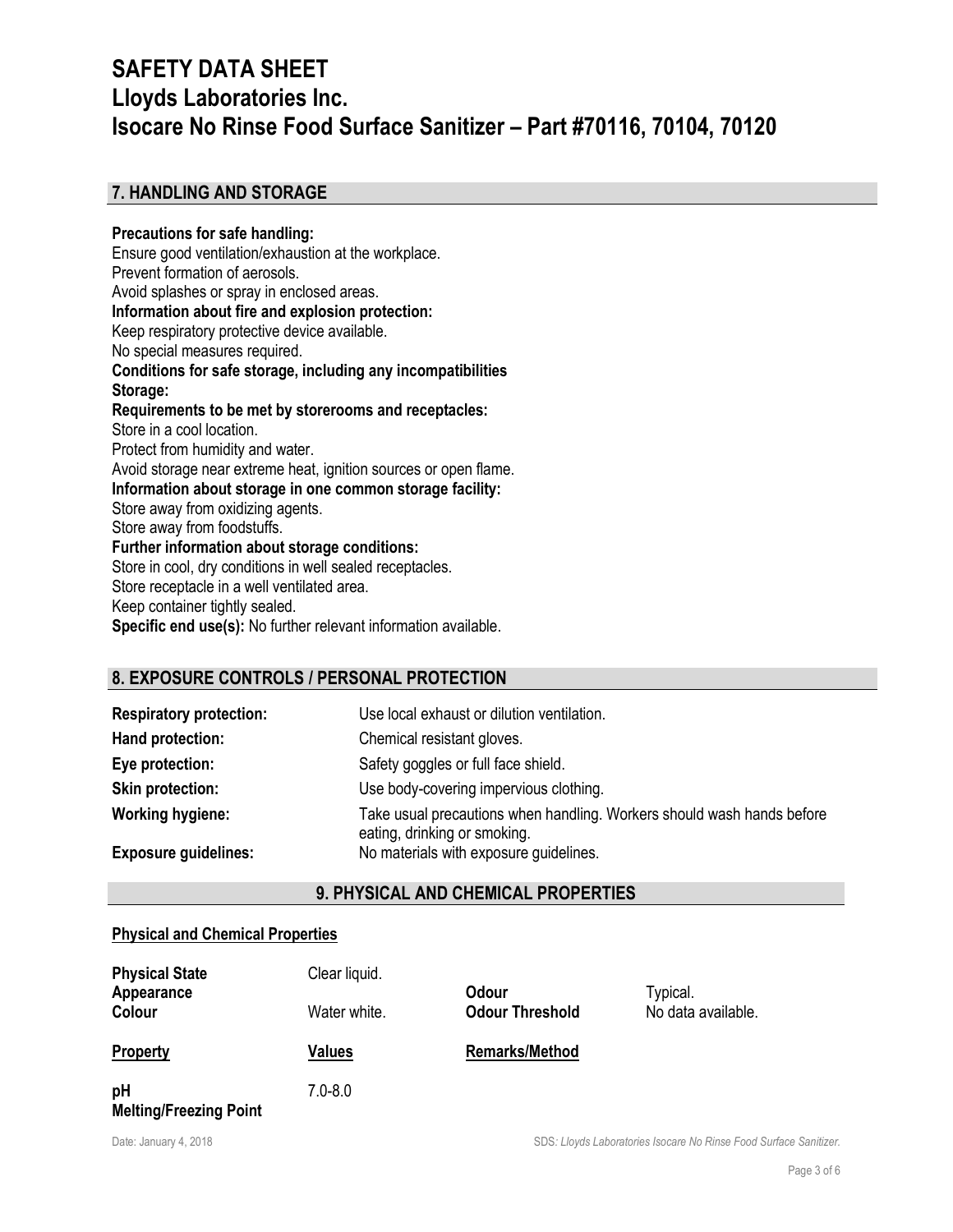| <b>Boiling Point/Range</b>        | No data available. |
|-----------------------------------|--------------------|
| <b>Flash Point</b>                | >200 F(TCC).       |
| Flammability (solid, gas)         | Liquid.            |
| <b>Flammability Limit in Air:</b> |                    |
| <b>Upper Limit</b>                | No data available. |
| <b>Lower Limit</b>                | No data available. |
| <b>Vapour Pressure</b>            | No data available. |
| <b>Vapour density</b>             | No data available. |
| <b>Specific Gravity</b>           | $1.0 - 1.01$       |
| <b>Water Solubility</b>           | Negligible.        |
| <b>Solubility Other Solvents</b>  | Soluble.           |
| <b>Partition Coefficient:</b>     | No data available. |
| n-octanol/water                   | No data available. |
| <b>Autoignition temperature</b>   | No data available. |
| <b>Decomposition</b>              | No data available. |
| <b>Temperature</b>                |                    |
| <b>Kinematic Viscosity</b>        | No data available. |
| <b>Dynamic Viscosity</b>          | No data available. |
| <b>Explosive Properties</b>       | No data available. |
| <b>Oxidizing Properties</b>       | No data available. |
| <b>Other Properties:</b>          |                    |
| <b>Softening Point</b>            | No data available. |
| <b>VOC Content %</b>              | No data available. |
| <b>Particle Size</b>              | Liquid.            |
| <b>Particle Size Distribution</b> | Not applicable.    |

### **10. STABILITY AND REACTIVITY**

| <b>Reactivity:</b>                         |
|--------------------------------------------|
| <b>Chemical stability:</b>                 |
| Thermal decomposition/conditions to avoid: |
| <b>Possibility of hazardous reactions:</b> |
| <b>Conditions to avoid:</b>                |
| <b>Hazardous decomposition products:</b>   |
| <b>Materials to avoid:</b>                 |
| Hazardous polymerization:                  |

Stable at normal conditions of use. Stable at normal conditions of use.

**None known.** Do not freeze. **None known. Oxidizing agents.** Will not occur.

### **11. TOXICOLOGICAL INFORMATION**

Date: January 4, 2018 SDS*: Lloyds Laboratories Isocare No Rinse Food Surface Sanitizer.* **Information on toxicological effects Acute toxicity: LD/LC50 values relevant for classification** LD 50 oral rat > 2,000 mg/kg. LD 50 Dermal rabbit  $> 5,000$  mg/kg. **Eye Contact:** expected low irritation. **Sensitization:** none known. **Additional toxicological information:** None. **Carcinogenicity**: None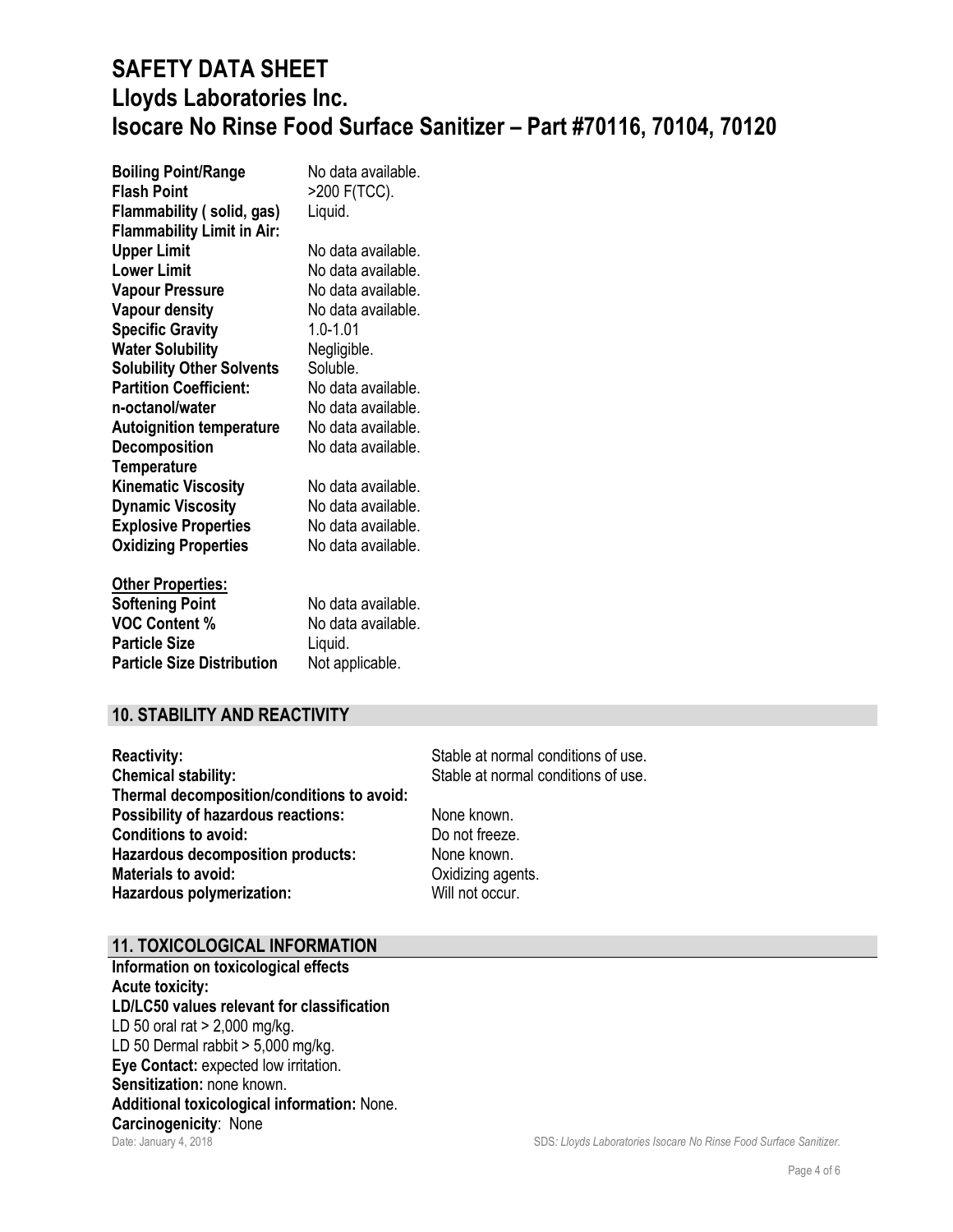### **12. ECOLOGICAL INFORMATION**

| Toxicity:                             | LC 50 > 2000 mg/L fish 96 hours.  |
|---------------------------------------|-----------------------------------|
| <b>Persistence and Degradability:</b> | Not available.                    |
| <b>Bioaccumulative Potential:</b>     | No data available.                |
| <b>Mobility in Soil:</b>              | Not available.                    |
| <b>Other Adverse Effects:</b>         | None known.                       |
| <b>Other Information:</b>             | Avoid release to the environment. |

### **13. DISPOSAL**

**Waste Disposal Recommendations:** Dispose of waste material in accordance with all local, regional, national, and international regulations.

**Ecology – Waste Materials:** Avoid release to the environment.

**Other:** Non refillable container. DO NOT reuse or refill container.

Triple rinse container promptly after emptying. Then offer for recycling if available, or puncture and dispose of in sanitary landfill, or by other procedures approved by state and local authorities.

### **14. TRANSPORTATION INFORMATION**

**Transport Canada (TDG):** Not regulated. **U.S. Department of Transportation (DOT):** Not regulated.

## **15. REGULATION**

### **Occupational Health & Safety Regulations:**

**OSHA & WHMIS:** MSDS prepared pursuant to the Hazard Communication Standard (CFR29 1910.1200) and Canadian WHMIS regulations (Controlled Products Regulations under the Hazardous Products Act).

**Toxic Substances Control Act (TSCA)**: All the ingredients are listed on the Chemical Substance Inventory. **Canadian Non-Domestic Substance List (NDSL)**: All ingredients are listed.

#### **California Prop. 65**

The following components of this product are substances, or belong to classes of substances, known to the state of California to cause cancer and/or reproductive toxicity: none.

#### **HMIS III Rating**

Health: 1.

Flammability: 0.

Physical: 0.

Date: January 4, 2018 **Superint Contract Construction** Space Isocare No Rinse Food Surface Sanitizer. Personal Protection: B. SDS US (GHS HazCom 2012 and WHMIS 2015).